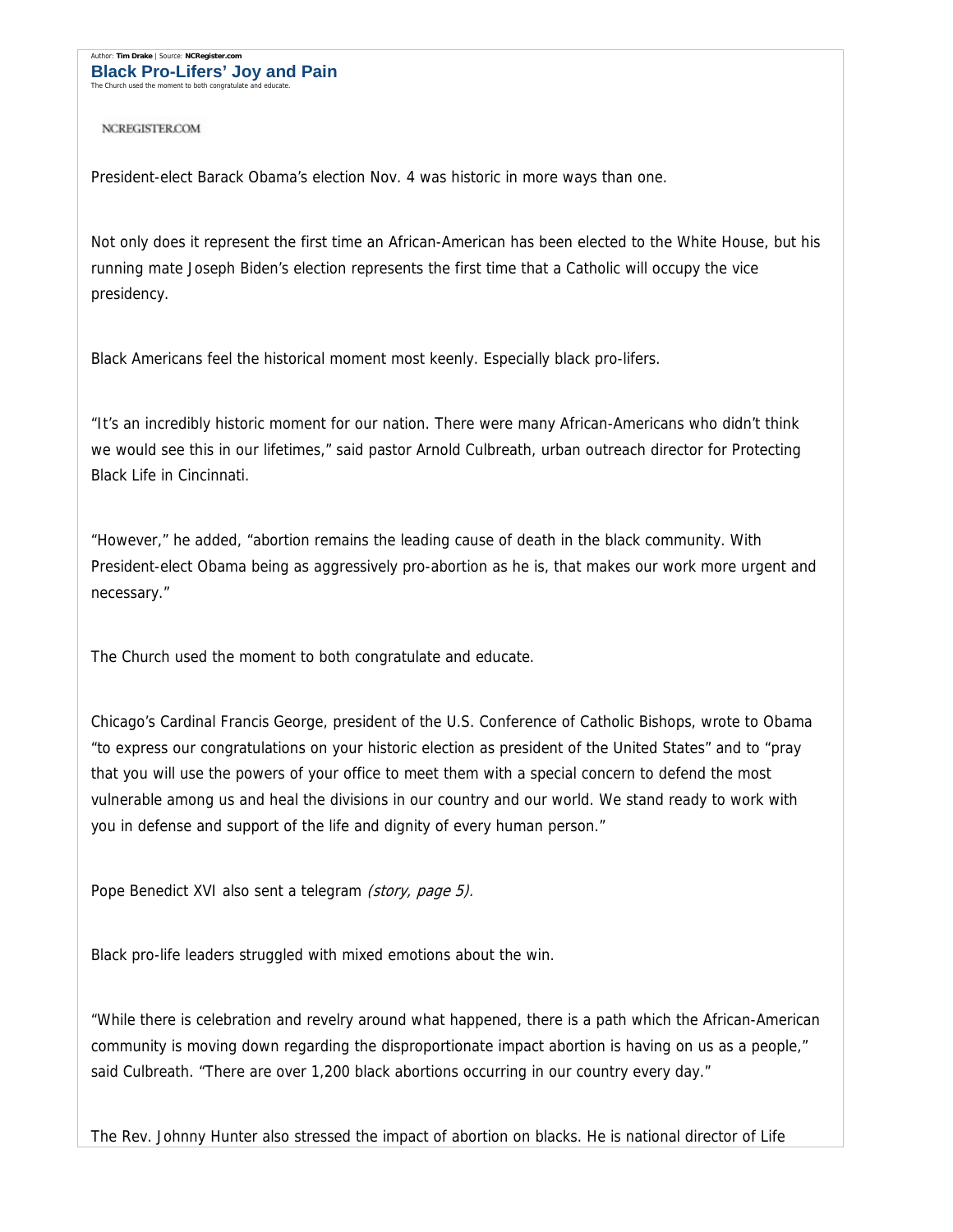Education and Resource Network in Fayetteville, N.C.

Hunter pointed out that in its early days, Planned Parenthood was started in part to purge America of minorities.

"People don't realize that abortion has killed more blacks than the Ku Klux Klan ever lynched. Planned Parenthood is the biggest of the abortion providers," he said. "Planned Parenthood endorsed Senator Obama, and he made promises to them. Any person of color who has made a promise to a group that targets groups of color isn't worthy of being elected."

Culbreath noted that blacks have traditionally supported the Democratic Party, but that by doing so, they've been forced to go along with a host of other issues that they don't agree with, such as abortion and the redefinition of marriage.

"They've had to take the bitter with the sweet, not realizing the Pandora's box that has been opened," said Culbreath.

Michael Steele is the former Maryland lieutenant governor and chairman of GOPAC, the Republican Party's political action committee. He's also a Catholic. He said that the party needs to do a better job of reaching out.

"We need to reach out to blacks, Hispanics, Catholics — show them they have another place to go apart from the Democrats," said Steele.

Based upon Democratic outreach efforts in his own Cincinnati neighborhood, Culbreath agreed that the Republican Party needs to do better.

"The neighborhood where I live is 75% black. The Democratic Party did a yeoman's job knocking on doors and hanging things on doors," said Culbreath. "There was no reciprocation by the Republican Party."

## **What the Election Means**

Alveda King, pastoral associate of Priests for Life and niece of Rev. Dr. Martin Luther King Jr., challenged pro-life voters, especially those who voted for Obama.

"To everyone who said, 'I am pro-life, but I will vote for a pro-abortion candidate this time,' I say now is the time to prove your commitment to the unborn," said King. "March for truth and justice. Flood the